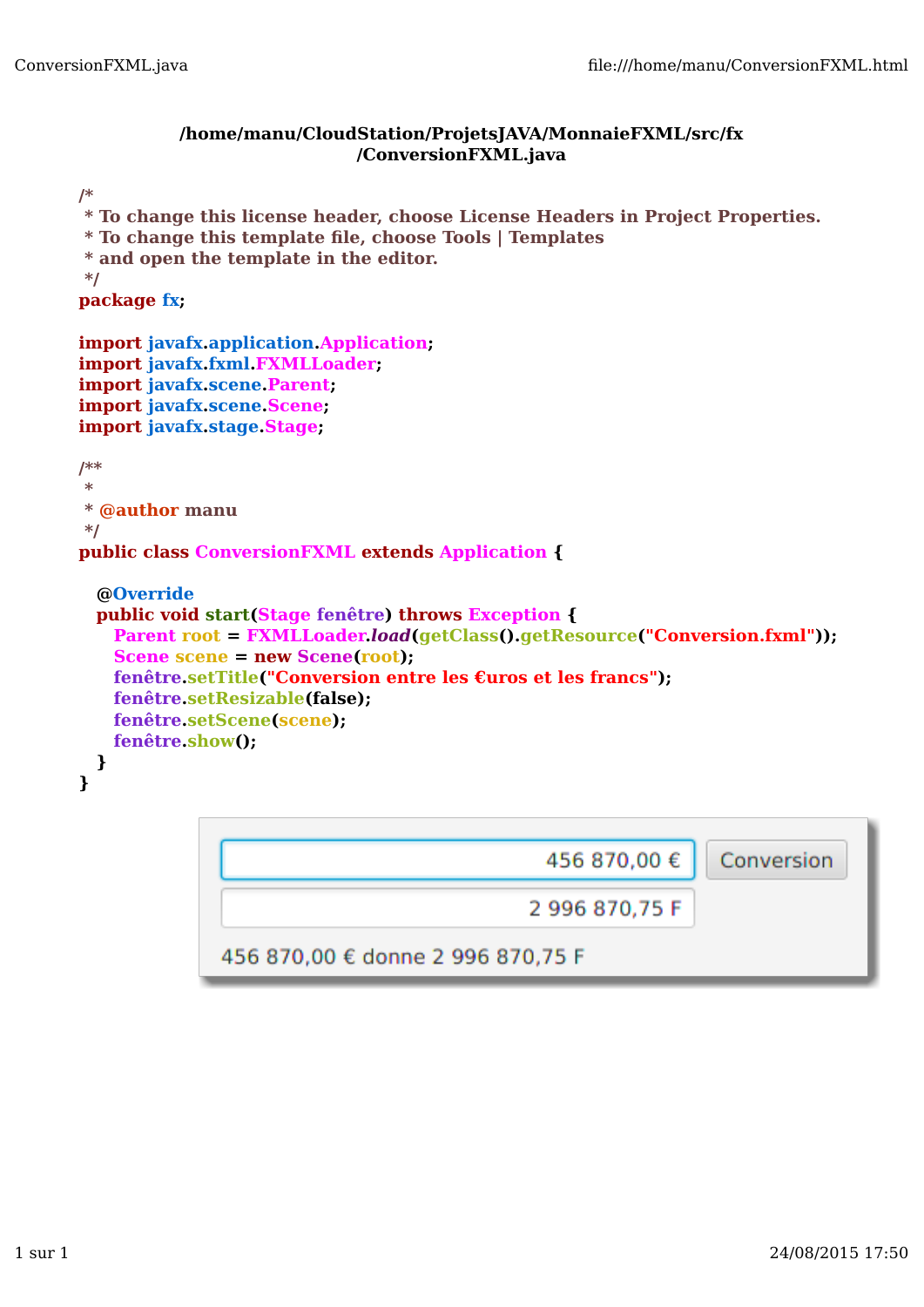## **/home/manu/CloudStation/ProjetsJAVA/MonnaieFXML/src/fx/Conversion.fxml**

**<?xml version="1.0" encoding="UTF-8"?>**

**<?import fx.\*?>**

- **<?import java.lang.\*?>**
- **<?import java.util.\*?>**
- **<?import javafx.scene.\*?>**

**<?import javafx.scene.control.\*?>**

**<?import javafx.scene.layout.\*?>**

**<AnchorPane prefHeight="102.0" prefWidth="430.0" xmlns="http://javafx.com/javafx/8" xmlns:fx="http://javafx.com/fxml/1" fx:controller="fx.ConversionController" <children> <Button fx:id="button" layoutX="326.0" layoutY="14.0" onAction="#calculerFrancs" text="Conversion" /> <fx.Monnaie fx:id="euros" layoutX="14.0" layoutY="14.0" onAction="#calculerFrancs" prefWidth="305.0" promptText="€uros" text="0,00 €" /> <fx.Monnaie fx:id="francs" editable="false" layoutX="14.0" layoutY="45.0" prefWidth="305.0" promptText="Francs" symbole="F" /> <Label fx:id="barreEtat" layoutX="14.0" layoutY="81.0" /> </children> </AnchorPane>**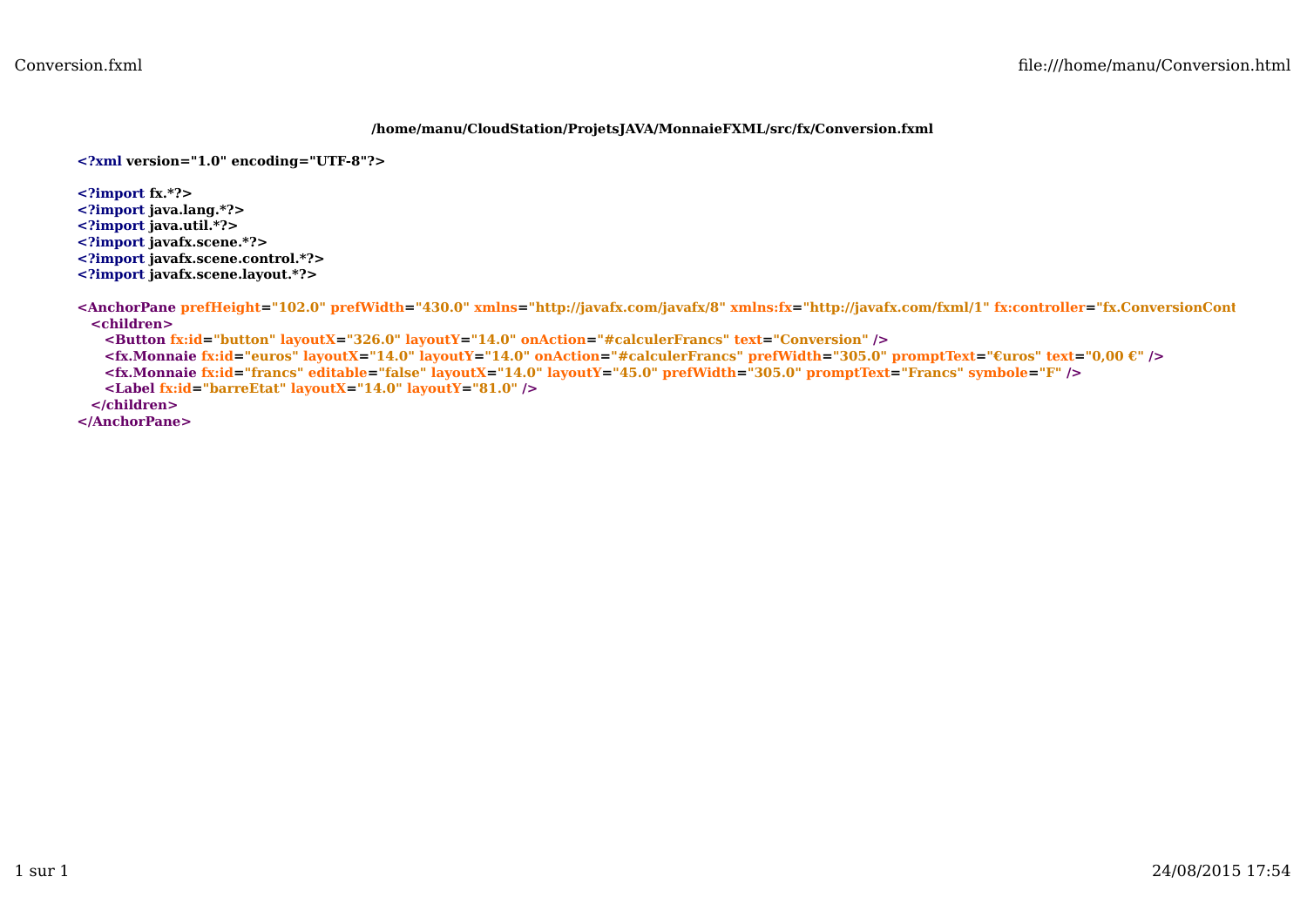```
/home/manu/CloudStation/ProjetsJAVA/MonnaieFXML/src/fx/ConversionController.java
/*
 * To change this license header, choose License Headers in Project Properties.
 * To change this template file, choose Tools | Templates
 * and open the template in the editor.
 */
package fx;
import java.net.URL;
import java.text.*;
import java.util.ResourceBundle;
import javafx.event.ActionEvent;
import javafx.fxml.*;
import javafx.scene.control.*;
/**
 *
 * @author manu
*/
public class ConversionController implements Initializable {
  @FXML
 private Monnaie euros, francs;
 private final double TAUX = 6.55957;
  @FXML
 private Label barreEtat;
  @FXML
 private void calculerFrancs(ActionEvent event) throws ParseException {
   francs.setValeur(euros.getValeur()*TAUX);
  }
  @Override
 public void initialize(URL url, ResourceBundle rb) {
   barreEtat.textProperty().bind(euros.textProperty().concat(" donne ").concat(francs.textProperty()));
  } 
}
```